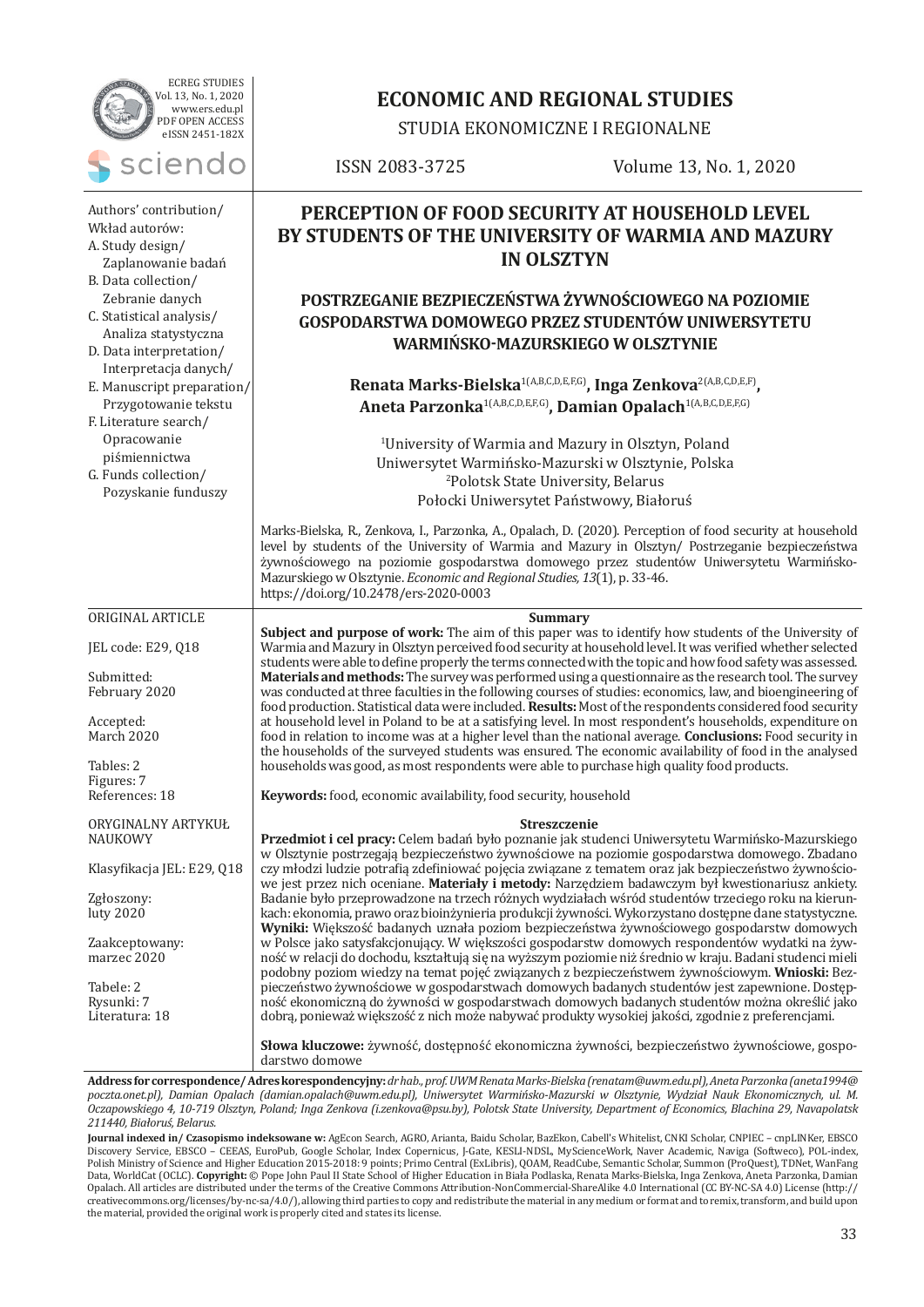### **Introduction**

Food belongs to products which must be constantly available to human consumption and have no substitutes. In the hierarchy of needs, regardless of income levels, food is always the basic commodity (Małysz, 2008, Dąbrowska, Ozimek, 2014, Marzęda-Młynarska, 2014, Gołębiewski, 2019). One of the  $21<sup>st</sup>$  century challenges is to ensure food security (Charles, Beddington, Crute, Haddad, Lawrence, Toulmin, 2010). This, however, is a complex issue because food security competes with energy safety based on renewable energy resources derived from food raw products (Marks-Bielska, Bielski 2018; Marks-Bielska, Bielski, Novikova, Romaneckas, 2019).

The state authorities are obliged to strive towards a situation where all citizens, irrespective of their material, family or health-related position, feel safe. This feeling involves for instance physical and economic access to healthy, good quality food for everyone. Nowadays, Poles do not need to struggle with shortages of products in shops. The most essential question is the economic access to food, which depends mainly on prices of food products and incomes that households have, as well as mutual relations between these two factors. Not everyone is economically able to buy food products that meet their preferences. People deny themselves better products and buy their substitutes, which are of lower quality but cheaper. The dependence between incomes and spendings is described by Engel's law – as income rises, so does the total sum of expenditures, and in consequence the share of income spent on food falls.

Another important factor stimulating decisions about food purchases is the price. Simple economic relationships lead to the conclusion that when prices of products (including foodstuffs) rise, the number of people willing to buy them decreases, while consumers begin to search for other brands or product substitutes. As pointed out by Ozimek and Gutkowkska (2005), consumer's behavior is social behavior par excellence due to the following arguments: they have their sources in the system of values that are inherently related to needs, and which in turn are a product of social interactions characteristic of social communities to which the unit belongs.

In ensuring food security at all levels, starting with the household, it can be helpful, among others implementing the idea of sustainable consumption (satisfying the consumer's needs without destroying the environment or excessive use of natural resources, and therefore not posing a threat to the potential of future generations in meeting their needs) (Siedlecka, 2017). One of the rights that consumers have is the right to meet basic needs, which include food needs. Guaranteed the right to meet basic needs requires food security (Dąbrowska, Ozimek, 2014).

# **Wstęp**

Żywność należy do grupy produktów, które muszą być obecne w konsumpcji człowieka i nie ma ich substytutów. W hierarchii potrzeb, bez względu na poziom dochodów, zawsze ma podstawowe znaczenie (Małysz, 2008, Dąbrowska, Ozimek, 2014, Marzęda-Młynarska, 2014, Gołębiewski, 2019). Zapewnienie bezpieczeństwa żywnościowego jest jednym z kluczowych wyzwań społecznych XXI wieku (Charles, Beddington, Crute, Haddad, Lawrence, Toulmin, 2010). Jest to zagadnienie złożone, ponieważ z bezpieczeństwem tym konkuruje bezpieczeństwo energetyczne, oparte na energii odnawialnej, pochodzącej z surowców żywnościowych (Marks-Bielska, Bielski 2018; Marks-Bielska, Bielski, Novikova, Romaneckas, 2019).

Zadaniem władz państwa jest doprowadzenie do takiej sytuacji, aby wszyscy obywatele czuli się bezpiecznie, niezależnie od ich sytuacji materialnej, rodzinnej czy zdrowotnej. Chodzi tu m.in. o dostęp fizyczny i ekonomiczny do zdrowej, pełnowartościowej żywności, który powinna mieć każda osoba. Współcześnie nie ma problemu z brakiem towarów w sklepach. Istotniejszą kwestią jest dostęp ekonomiczny do żywności. Zależy on głównie od cen produktów i dochodu, jakim dysponuje dane gospodarstwo domowe oraz od relacji, jaka zachodzi między tymi dwoma czynnikami. Nie każdy ma możliwości finansowe, aby kupować produkty żywnościowe, zgodne z jego preferencjami. Ludzie odmawiają sobie lepszych produktów, zastępując je gorszymi jakościowo i tańszymi. Zależność między dochodami a wydatkami opisuje prawo Engla – jeśli dochód rośnie to wraz z nim wzrasta ogólna suma wydatków, a w konsekwencji udział wydatków na żywność w wydatkach ogółem maleje.

Drugim ważnym czynnikiem, który warunkuje zakup żywności przez społeczeństwo jest cena, która wywiera duży wpływ na decyzje nabywcy. Z prostych zależności ekonomicznych wynika, że gdy cena produktów (w tym żywnościowych) wzrasta, liczba osób skłonnych do zakupu maleje. Szukają oni w tym przypadku zazwyczaj produktów innych marek lub substytutów. Jak wskazały Ozimek i Gutkowkska (2005), zachowania konsumpcyjne są zachowaniami *par excellence* społecznymi ze względu na następujące argumenty: mają swe źródła w systemie wartości, które są immanentnie związane z potrzebami, a te z kolei są wytworem społecznych interakcji właściwych zbiorowościom społecznym, do których jednostka należy.

W zapewnieniu bezpieczeństwa żywnościowego na wszystkich poziomach, zaczynając od gospodarstwa domowego, pomocne może być m.in. wdrażanie idei zrównoważonej konsumpcji (zaspokajającej potrzeby konsumenta bez niszczenia środowiska lub nadmiernego zużycia zasobów naturalnych, a zatem nie powodującej zagrożenia dla potencjału przyszłych pokoleń w zakresie zaspokajania ich potrzeb) (Siedlecka, 2017). Jednym z praw przysługujących konsumentowi jest prawo do zaspokojenia podstawowych potrzeb, do których zaliczane są potrzeby żywnościowe. Zagwarantowanie prawa do zaspokojenia podstawowych potrzeb wymaga bezpieczeństwa żywnościowego (Dąbrowska, Ozimek, 2014).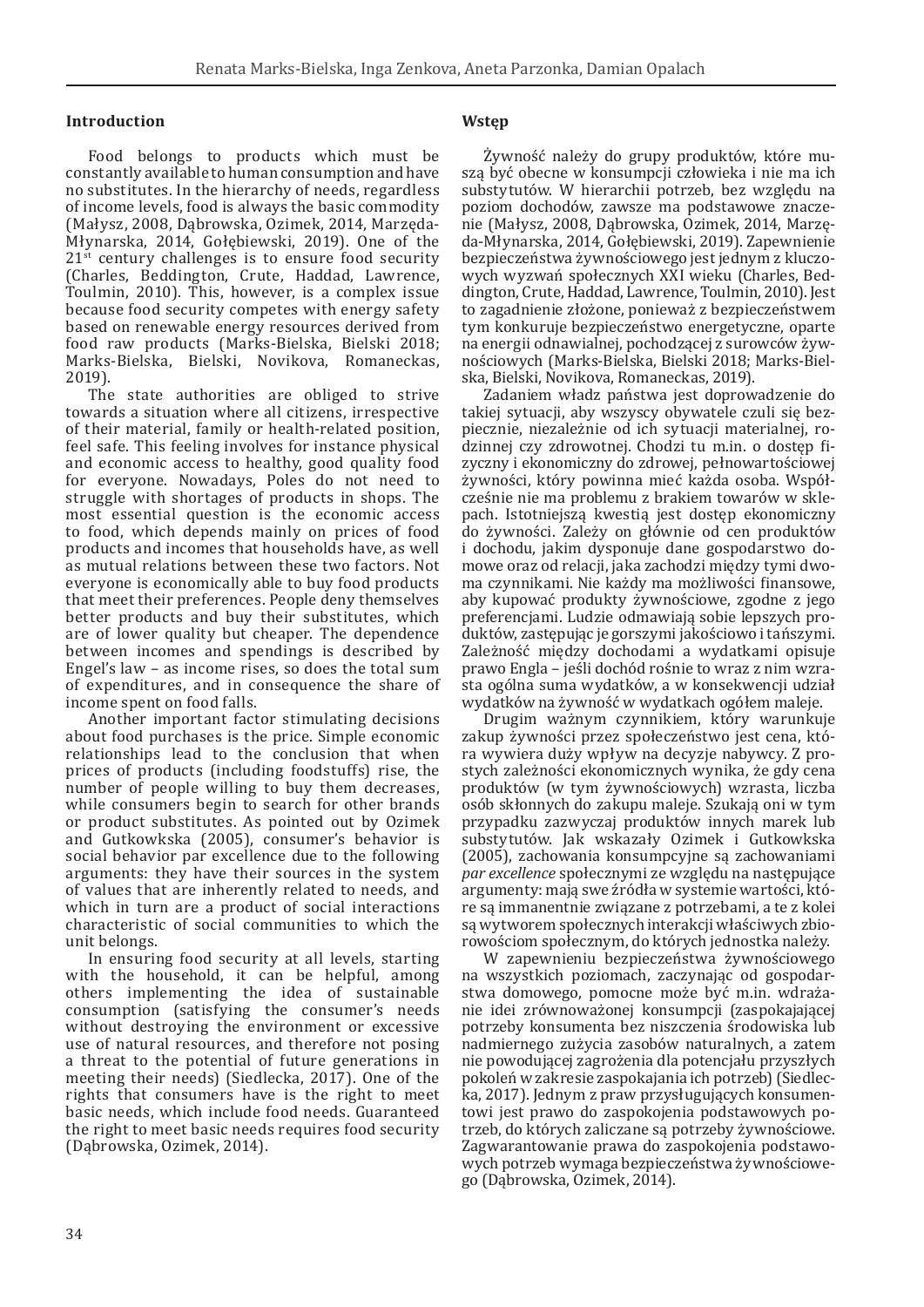# **Research aim and methods**

The aim of the study has been to identify how students of the University of Warmia and Mazury in Olsztyn perceive food security at household level. It was particularly important to identify how young people, students at the University of Warmia and Mazury in Olsztyn, understood the concept of food security. Do they think food security matters and how do they evaluate it? The research included third-year students from three university faculties: the Faculty of Economic Sciences, the Faculty of Law and Administration, and the Faculty of Animal Bioengineering, from three courses of studies: economics, law, and food production bioengineering, respectively. The study was conducted in the academic year 2016/2017. The choice of the survey population was dictated by the likely assumption that the knowledge of food security among students from different courses of studies would differ. The research subject, that is food security, is nowadays seen as a global problem.

The research employed the method of a diagnostic survey, which comprised a survey as the technique and a survey questionnaire as the research tool. In addition, statistical data from Statistics Poland and Institute of the Economics of Agriculture and Food Management – the State Research Institute were used.

The survey was carried out in November 2016. In total, 232 persons were interviewed, and the surveyed population consisted of 37.93% of economics students, 46.98% of law students and 15.09% of food production bioengineering students (tab. 1).

# **Cel i metodyka badań**

Celem badań było poznanie jak studenci Uniwersytetu Warmińsko-Mazurskiego w Olsztynie postrzegają bezpieczeństwo żywnościowe na poziomie gospodarstwa domowego. Szczególnie ważną kwestią było wskazanie jak rozumiane jest to pojęcie przez ludzi młodych – studentów Uniwersytetu Warmińsko-Mazurskiego w Olsztynie. Czy według nich jest ono ważne oraz jak je oceniają. Zakres podmiotowy badania stanowili studenci trzeciego roku studiów z wydziałów: Nauk Ekonomicznych, Prawa i Administracji oraz Bioinżynierii Zwierząt, z trzech kierunków studiów (odpowiednio: ekonomia, prawo oraz bioinżynieria produkcji żywności), w roku akademickim 2016/2017. Wybrano takie grupy osób, ponieważ ich poziom wiedzy dotyczący bezpieczeństwa żywnościowego prawdopodobnie różni się. Wynikać to może z przedmiotów realizowanych na poszczególnych kierunkach studiów, które w różnym stopniu przybliżają wiedzę na temat bezpieczeństwa żywnościowego. Przedmiotem badań było zjawisko bezpieczeństwa żywnościowego, które współcześnie jest uznawane jako problem globalny.

Do przeprowadzenia badań wykorzystano metodę sondażu diagnostycznego, technikę ankiety i narzędzie badawcze – kwestionariusz ankiety. Wykorzystano również dane statystyczne Głównego Urzędu Statystycznego.

Badanie ankietowe przeprowadzono w listopadzie 2016 r. Łącznie zostały poddane badaniu ankietowemu 232 osoby, z których 37,93% stanowili studenci ekonomii, 46,98% studenci prawa i 15,09% studenci bioinżynierii produkcji żywności (tab. 1).

| No/<br>L.p. | Course of studies/<br>Kierunek studiów                                    | Number of students in 3rd<br>year of this course of studies/<br>Liczba studentów na III roku<br>danego kierunku | Number of<br>respondents/<br>Liczba badanych | Students who answered the survey<br>as percentage of all students in the<br>given course of studies [%]/<br>Przebadani studenci danego<br>kierunku w ogóle przebadanych [%] |  |
|-------------|---------------------------------------------------------------------------|-----------------------------------------------------------------------------------------------------------------|----------------------------------------------|-----------------------------------------------------------------------------------------------------------------------------------------------------------------------------|--|
| 1.          | Economics/Ekonomia                                                        | 161                                                                                                             | 88                                           | 37.93                                                                                                                                                                       |  |
| 2.          | Law/Prawo                                                                 | 307                                                                                                             | 109                                          | 46.98                                                                                                                                                                       |  |
| 3.          | Food Production<br>Bioengineering/<br>Bioinżynieria<br>Produkcji Żywności | 38                                                                                                              | 35                                           | 15.09                                                                                                                                                                       |  |
|             | <b>Total/Razem</b>                                                        | 506                                                                                                             | 232                                          | 100.00                                                                                                                                                                      |  |

**Table 1.** Structure of the respondent students **Tabela 1.** Struktura badanych studentów

Source: Developed by the authors, based on the research results.

Źródło: Opracowanie własne na podstawie badań.

The research has a fragmentary character. Due to the way respondents were selected for the study (students of selected fields of study who wished to take part in the study), the results cannot be generalized to the all of population.

Przeprowadzone badania mają charakter przyczynkarski. Ze względu na sposób doboru respondentów do badań (studenci wybranych kierunków studiów, którzy zechcieli wziąć udział w badaniu), wyniki nie mogą być uogólniane na całą populację.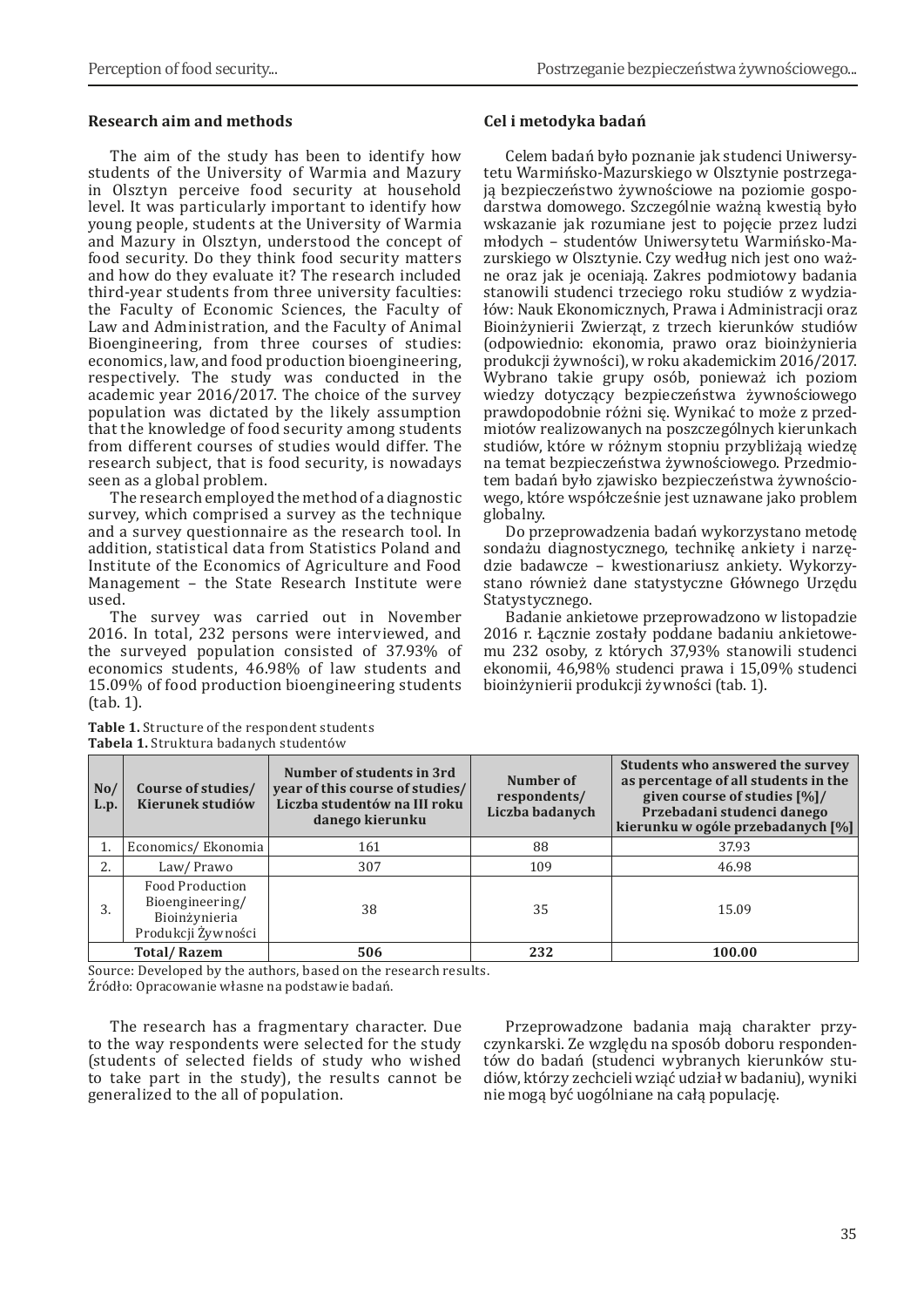# **Selected issues of the food security at various levels in the light of the literature on the subject**

Because of its complex character, various definitions of food security have been coined by many theoreticians. A single, precise and accurate definition of food security does not exist. The complexity of this notion and, with time, the increasingly more detailed investigations have led to many definitions, each pertaining to the same issue but perceived in a different context.

The Food and Agriculture Organisation (FAO) states that food security is achieved when all people and throughout all the time have physical, social and economic access to sufficient amounts of safe and nutritious food, which meets their food demand, satisfies preferences, and allows them to lead an active and healthy lifestyle<sup>1</sup>. The World Bank defines food security similarly. The International Federation of the Red Cross and Red Crescent Movement defines food security as a situation where everyone at any time has physical and economic opportunities to buy, produce, acquire and consume enough safe and nutritious food, which composes an appropriate diet, according to their preferences and ensuring healthy and active lifestyle.

In discussions about food security, it is possible to distinguish several dimensions corresponding to different levels of analysis, such as the international level, the level of economic unions (e.g. the European Union), national level and the level of households. As indicated by Kraciuk (2018), until around 1980 food security on a national level had been mainly viewed through the prism of demand, that is domestic food production and food storage in case food production declined. Afterwards, food security began to be discussed from the supply side (based on consumer purchasing power). At that time, Africa was struggling with another food crisis, which made it obvious that the distribution of food corresponding to the national needs does not equate food security of single households and individuals (Sakson-Boulet, 2015).

Households are a key element in an analysis of food security, even though their behaviour is shaped by the state's food policy (Pawlak, 2011).

Food security can be guaranteed only when the economic, physical and health-related safety conditions are met. The economic condition is mostly connected with available funds because the accessibility of a given food product depends on its price as well as the prices of substitute and complementary products (Mikuła, 2012).

Food can be considered as one of the commodities defined in economy because it satisfies human needs. Economic commodities are made by man in the process of production and occur in limited amounts. We can distinguish consumable goods, which serve to satisfy human needs. As for food, it the need to satiate hunger (Kowalczyk, 2016).

#### **Wybrane zagadnienia dotyczące bezpieczeństwa żywnościowego na różnych poziomach w świetle literatury przedmiotu**

Bezpieczeństwo żywnościowe z powodu swojego złożonego charakteru jest określane przez wielu teoretyków wróżny sposób. Nie ma jednej, sprecyzowanej i dokładnej definicji bezpieczeństwa żywnościowego. Złożoność zagadnienia oraz związane z upływem lat bardziej dokładne badania doprowadziły do powstania wielu definicji. Każda z nich opisuje ten sam problem, lecz w różnych kontekstach.

FAO podaje, że bezpieczeństwo żywnościowe występuje, gdy wszyscy ludzie przez cały czas mają fizyczny, społeczny i ekonomiczny dostęp do wystarczającej ilości bezpiecznej i pożywnej żywności, która zaspokaja ich potrzeby żywieniowe i preferencje żywieniowe do aktywnego i zdrowego stylu życia<sup>i</sup>. Podobnie bezpieczeństwo żywnościowe definiuje Bank Światowy. Międzynarodowa Federacja Stowarzyszeń Czerwonego Krzyża i Półksiężyca podaje, że jest to sytuacja, w której wszyscy, w każdym czasie mają fizyczny i ekonomiczny dostęp do kupna, produkcji, uzyskania oraz konsumpcji wystarczającej, bezpiecznej, pożywnej żywności stanowiącej odpowiednią dietę, zgodnie z preferencjami i zapewniającej zdrowe i aktywne życie.

Opisując bezpieczeństwo żywnościowe wyróżnić można kilka wymiarów, na poziomie których można je analizować, a mianowicie wymiar: międzynarodowy, ugrupowań gospodarczych (np. poziom Unii Europejskiej), narodowy i gospodarstw domowych. Jak wskazał Kraciuk (2018), do 1980 r. bezpieczeństwo żywnościowe na poziomie narodowym rozpatrywane było głównie przez pryzmat kształtowania się podaży – krajowej produkcji żywności i gromadzenia zapasów na wypadek jej spadku. Następnie zaczęto rozpatrywać to zjawisko od strony popytu (na podstawie siły nabywczej konsumentów). W tym czasie Afryka borykała się z kolejnym kryzysem żywnościowym. Jednoznaczne stało się, że rozdysponowanie żywności odpowiadające potrzebom narodowym nie jest tożsame z bezpieczeństwem żywnościowym pojedynczych gospodarstw domowych i poszczególnych osób (Sakson-Boulet, 2015).

Kluczowym elementem w analizie bezpieczeństwa żywnościowego, chociaż ich działania są kształtowane przez prowadzoną przez państwo politykę żywnościową, są gospodarstwa domowe (Pawlak, 2011).

Bezpieczeństwo żywnościowe może być zapewnione tylko wtedy, gdy spełnione są jednocześnie następujące warunki: ekonomiczny, fizyczny i zdrowotny. Warunek ekonomiczny dotyczy przede wszystkim sfery finansowej, ponieważ dostępność do wybranego produktu żywnościowego kształtuje dochód, cena wybranego produktu, jak i substytutów oraz dóbr komplementarnych (Mikuła, 2012).

Żywność możemy uznać za jedno z dóbr wg zasad ekonomii, ponieważ zaspokaja potrzeby ludzkie. Dobra ekonomiczne są wytwarzane przez człowieka w procesie produkcji i występują w ograniczonych ilościach. Mamy możliwość ich podziału na dobra kon-

<sup>1</sup> http://www.fao.org/economic/ess/ess-fs/en/ (05.02.2020).

<sup>1</sup> http://www.fao.org/economic/ess/ess-fs/en/ (05.02.2020).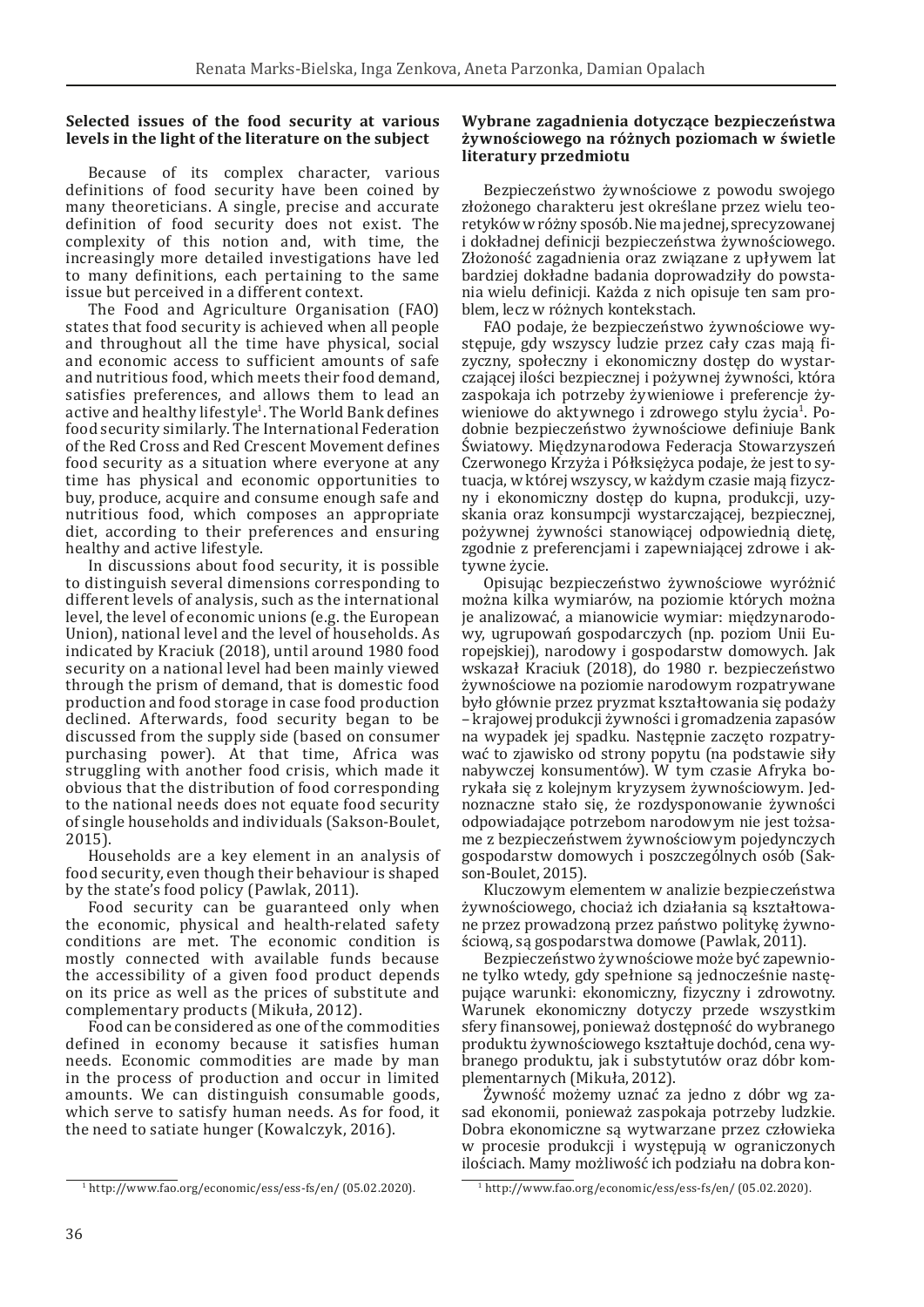Physical availability of food is the amount of food products produced and distributed in a given country, which allows the population of meet the minimum biological demand. This is not a problem that appears every day, and is therefore distributed in extreme situations, such as wars, suspension of international trade, all kinds of blockades, or using food weapon. Under such circumstances, it is necessary to supply an affected population with the minimum energy and nutrients required to survive. Such consumption needs should be satisfied with the food produced domestically (food self-sufficiency).

The term *food safety* is narrower than *food security*. It is defined as a general set of conditions that must be met and measures that must be taken at all stages of food production and trade to ensure that human health and life are not exposed to risk (Dz.U. of 2006 No 171, item 1225). One of the most important attributes of food is that it should be safe for health. Consumers are increasingly aware of this aspect of food and pay more and more attention to eating healthily (Kołożyn-Krajewska, 2013; Poczta-Wajda, 2018). However, it is not an easy aim to achieve, as it requires food producers to act in the same and consistent manner. The HACCP system (Hazard Analysis and Critical Control Points) serves to reach this aim. It can help to improve and effectively control the food safety of food products manufactured in food processing industrial plants. The Food Law obligates entrepreneurs to have the HACCP system implemented in their business enterprises (Janicki, 2016).

Delivery of safe food guarantees that the consumer is protected against any harm or undesirable consequences caused by consumption or contact with spoilt, counterfeited or erroneously stored food (Kowalczyk, 2016).

Food security at household level, in this study is understood as a situation in which a household member has physical and economic access to safe food in health terms (food free from contaminants and harmful substances, balanced in terms of nutrients and organism's energy requirements).

### **Household food security in the opinion among surveyed students**

In order for food to be economically available, consumers must have the purchasing power to buy it. This consumer purchasing power in the food market is determined by: his income, food prices and prices of other goods and services (Małysz 2008, Dąbrowska, Ozimek 2014).

sumpcyjne, do których zaliczamy żywność i dobra produkcyjne. Dobra konsumpcyjne służą zaspokojeniu potrzeb ludzkich. W przypadku żywności jest to potrzeba zaspokojenia głodu (Kowalczyk, 2016).

Fizyczna dostępność żywności to ilość artykułów żywnościowych wyprodukowana i dystrybuowana w danym kraju, która prowadzi do zaspokojenia minimalnego zapotrzebowania biologicznego. Na co dzień ten problem nie jest zauważany, dlatego opisywany warunek bezpieczeństwa analizowany jest w sytuacjach ekstremalnych. Zaliczamy do nich: wojny, przerwanie wymiany międzynarodowej, różnego rodzaju blokady, czy też stosowanie broni żywnościowej. W takich warunkach odczuwana jest potrzeba zapewnienia społeczeństwu minimalnego zapotrzebowania fizjologicznego na energię i składniki pokarmowe. To zapotrzebowanie powinno być zaspokajane żywnością pochodzącą z krajowej gospodarki żywnościowej (samowystarczalność żywnościowa).

Pojęciem węższym od *bezpieczeństwa żywnościowego* jest *bezpieczeństwo żywności,* definiowane jako ogół warunków, które muszą być spełnione i działań, które muszą być podejmowane na wszystkich etapach produkcji lub obrotu żywnością w celu zapewnienia zdrowia i życia człowieka (Dz.U. z 2006 r. Nr 171, poz. 1225). Jednym z najważniejszych atrybutów żywności jest jej bezpieczeństwo zdrowotne. Konsumenci są coraz bardziej świadomi, dlatego przykładają do niego bardzo dużo uwagi (Kołożyn-Krajewska, 2013; Poczta-Wajda, 2018). Nie jest jednak łatwo o nie zadbać, ponieważ trzeba postępować w jednolity i konsekwentny sposób. Pomaga w tym np. system HACCP (System Analizy Zagrożeń i Krytycznych Punktów Kontroli). Dzięki niemu można poprawiać i efektywnie kontrolować bezpieczeństwo zdrowotne żywności w przedsiębiorstwach spożywczych. Prawo żywnościowe nakłada na przedsiębiorców obowiązek jego prowadzenia (Janicki, 2016).

Dostarczanie bezpiecznej żywności gwarantuje ochronę konsumentowi przed szkodami oraz niekorzystnymi następstwami zdrowotnymi wywołanymi konsumpcją lub kontaktem z zepsutą, zafałszowaną lub źle przechowywaną żywnością (Kowalczyk, 2016).

Bezpieczeństwo żywnościowe na poziomie gospodarstwa domowego, w niniejszej pracy rozumiane jest jako sytuacja, w której członek gospodarstwa domowego ma fizyczny i ekonomiczny dostęp do bezpiecznej żywności pod względem zdrowotnym (żywność wolna od zanieczyszczeń i szkodliwych dla zdrowia substancji, zbilansowana pod względem składników pokarmowych i zapotrzebowania energetycznego organizmu).

#### **Bezpieczeństwo żywnościowe gospodarstwa domowego w opinii badanych studentów**

Aby żywność była dostępna pod względem ekonomicznym, konsument musi dysponować siłą nabywczą, która umożliwi mu jej zakup. Tę siłę nabywczą konsumenta na rynku żywności wyznaczają: jego dochód, ceny żywności oraz ceny pozostałych dóbr i usług (Małysz 2008, Dąbrowska, Ozimek 2014).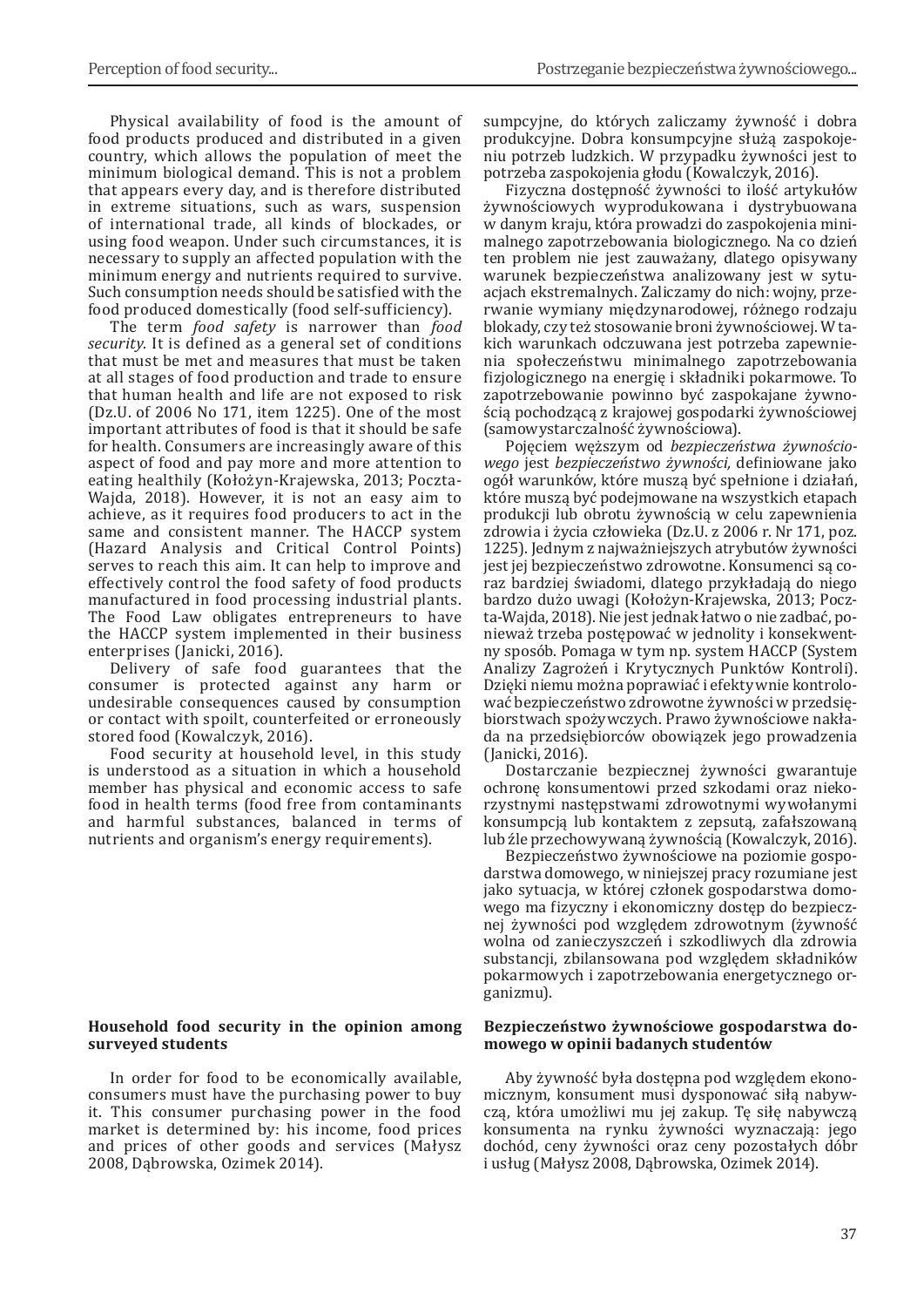The results of own research showed that the average monthly net income of all household members among the surveyed students (determined with the heads of households),varied between their courses of studies (fig. 1). For economics students, it equalled 2,000-3,000 PLN in 22.73% of households, 1,000-2,000 PLN in 21.59% of households, and below 1,000 PLN in 7.95% of households among this group of students.

Wyniki badań własnych wykazały, że średni miesięczny dochód netto wszystkich członków gospodarstwa domowego badanych studentów (ustalony z głowami gospodarstw domowych), kształtował się różnie w zależności od reprezentowanego kierunku studiów (Rysunek 1). W 22,73% gospodarstw domowych studentów ekonomii wynosił 2 000-3 000 zł, w 21,59% – 1 000-2 000 zł, a w 7,95% był on niższy od 1 000 zł.



**Figure 1.** Average monthly net income per household **Rysunek 1.** Przeciętny miesięczny dochód netto gospodarstw domowych Source: Developed by the authors, based on the research results. Źródło: Opracowanie własne na podstawie badań.

In households of the other students (nearly half of the respondents), the average net income per household was over 3,000 PLN. The most frequent answer, indicated by 24.77% of law students, was 1,000-2,000 PLN, 17.43% responded that the average monthly income in their households was 3,000-4,000 PLN, while for 10.09% of law students it was less than 1,000 PLN. A few persons (9.17%) stated that the average monthly net income in their families was 9,000 – 10,000 PLN. The same percentage indicated the range of 5,000-6,000 PLN. Among food production bioengineering students, 22.86% reported that the average monthly net income in their households was less than 1,000 PLN. The same number of respondents pointed to the range of 2,000-3,000 PLN, while 20.00% of students in this course of studies selected the answer: 1 000- 2 000 PLN. 34.29% of these students have an average monthly income per household above 3,000 PLN, of which 2.86% said it was over 10,000 PLN.

The results of the research by Dabrowska and Ozimek (2014) confirmed that especially the net household income influences the rationality of consumer behavior when making purchases or attitudes related to not wasting food.

W gospodarstwach pozostałych ankietowanych (prawie połowy), dochód kształtował się na poziomie ponad 3 000 zł. Najczęstsza odpowiedź wskazana przez 24,77% studentów prawa to 1 000-2 000 zł, 17,43% odpowiedziało, że średni miesięczny dochód "na rękę" w ich gospodarstwie domowym wynosi 3 000-4 000 zł, a 10,09% podało, że wynosi on mniej niż 1 000 zł. Kilka osób (9,17%) podało, że ich dochód mieści się w przedziale 9 000-10 000 zł. Taka sama liczba badanych wskazała odpowiedź z przedziałem 5 000- 6 000 zł. Z kierunku bioinżynieria produkcji żywności - 22,86% studentów podało, że średni miesięczny dochód netto w ich gospodarstwie domowym wynosi mniej niż 1 000 zł. Tyle samo badanych osób wskazało też przedział 2 000-3 000 zł. 20,00% studentów zaznaczyło odpowiedź 1 000-2 000 zł, a 34,29% studentów posiada w swoim gospodarstwie domowym średni dochód miesięczny większy niż 3 000 zł, z czego 2,86% badanych wskazało, że jest on większy niż 10 000 zł.

Wyniki badań Dąbrowskiej i Ozimek (2014) potwierdziły, że zwłaszcza dochód netto gospodarstwa domowego wpływa na racjonalność zachowań konsumentów podczas dokonywania zakupów, czy też postawy związane z niemarnowaniem żywności.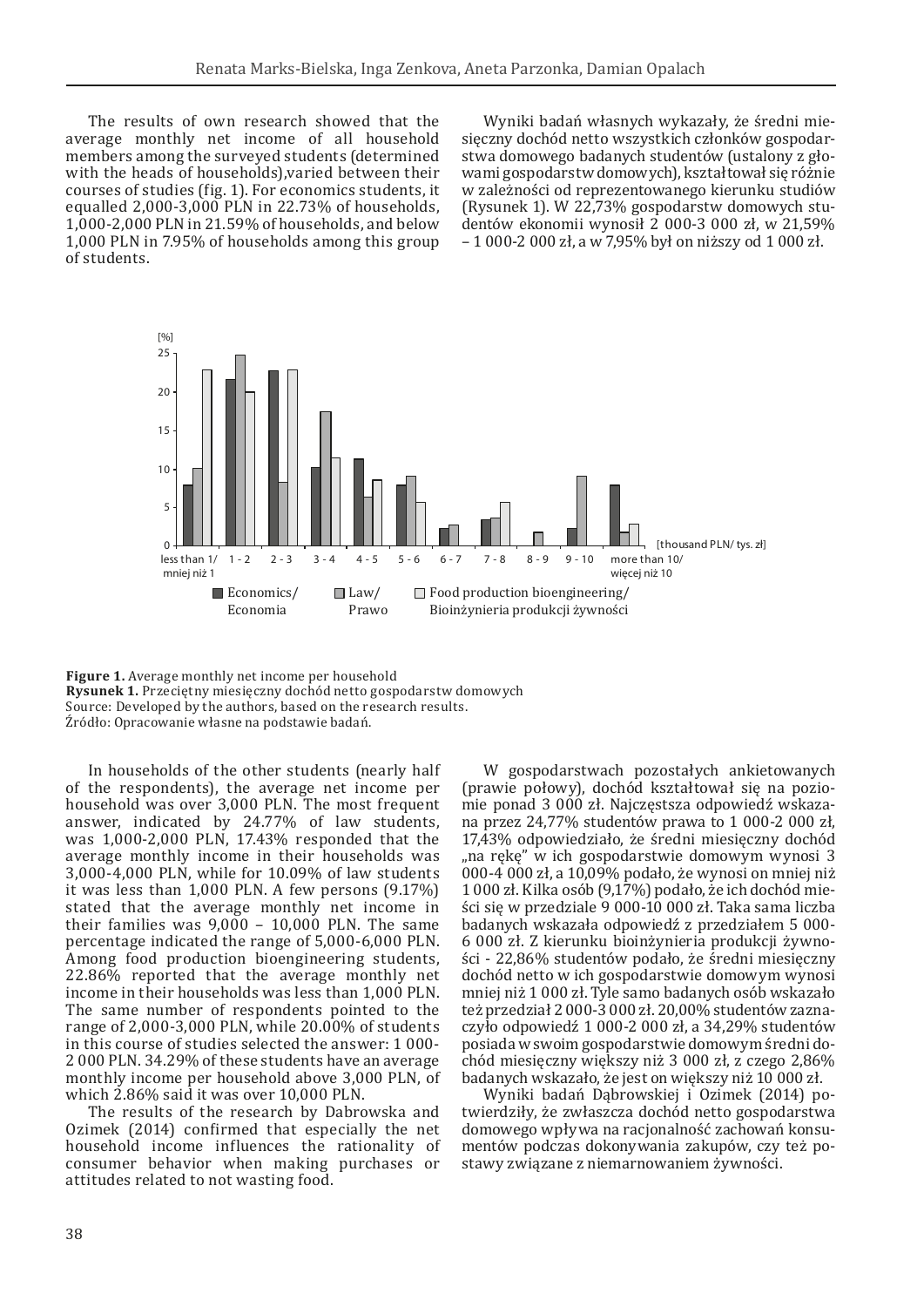Considering the economic availability, one should refer to one of the most popular measures of consumption - the share of expenditure on food in total expenditure, which also determines the possibility of meeting other needs. The level of consumption of most foodstuffs depends on household income. Along with the increase in the affluence of househol, the level of consumption of certain food products increases (Dąbrowska, Ozimek, 2014). The Statistics Poland data shows that in the years 2004-2018 the share of average monthly expenditure per capita on food and nonalcoholic beverages in the total expenditure of Polish households was at the level of 27.9-24.0%., since 2009 it has not exceeded the level 25%.

The surveyed students, for the most part, estimated these expenses at a higher level than the average level indicated by the Statistics Poland. It should be noted here that, taking into account the regional differences of the measure described, the Province of Warmia and Mazury belongs to the group with the highest values.

The money spent on food reached 31-40% of total expenditure in 36.36% of households of economics students (fig. 2). In 4.55% of these households, over 60% of expenses are allocated to food. Law students also most often (38.53%) indicated the range where money spent on food represented 31-40% of total spendings. There were some respondents (1.83%) who declared that less than 10% of total expenditure was for food purchases. The food production bioengineering students most frequently (40.00%) indicated the 31-40% share of food expenses in total expenses at their households. Over 60% of total spendings were allocated to food in households of 2.86% of these students.

Biorąc pod uwagę ekonomiczną dostępność, należy odnieść się do jednego z popularniejszych mierników spożycia – udziału wydatków na żywność w wydatkach ogółem, który przesądza również o możliwości realizacji innych potrzeb. Poziom spożycia większości artykułów żywnościowych zależy od dochodów gospodarstwa domowego. Wraz ze wzrostem zamożności gospodarstw domowych rośnie poziom spożycia niektórych artykułów żywnościowych (Dąbrowska, Ozimek, 2014). Zdanych GUS wynika, że wlatach 2004- 2018 udział przeciętnych miesięcznych wydatków na jedną osobę na żywność i napoje bezalkoholowe w całości wydatków polskich gospodarstwach domowych kształtował się na poziomie 27,9-24,0%., od 2009 r. nie przekraczając poziomu 25%.

Badani studenci, w większości oszacowali wydatki te na poziomie wyższym od przeciętnego, wskazywanego przez GUS. Należy tutaj zaznaczyć, że przy uwzględnieniu regionalnych różnic opisywanego miernika, województwo warmińsko-mazurskie należy do grupy charakteryzujących się najwyższymi jego wartościami.

Wydatki na żywność w wydatkach ogółem w 36,36% gospodarstwach domowych badanych studentów ekonomii stanowiły 31-40% (Rysunek 2). W4,55% tych gospodarstw domowych na jedzenie wydaje się ponad 60%. Wśród studentów prawa również najczęściej (38,53%) wskazywano przedział, w którym wydatki stanowiły 31-40%. Znalazły się wśród badanych osoby (1,83%), w których gospodarstwach domowych na żywność przeznacza się mniej niż 10% wydatków ogółem. Również studenci bioinżynierii produkcji żywności wskazali najliczniej (40,00%) przedział, w którym wydatki na żywność stanowiły 31-40%. Ponad 60% wydatków było przeznaczanych na jedzenie przez 2,86% gospodarstw domowych.



**Figure 2.** Share of food expenses in total expenses per household

**Rysunek 2.** Udział wydatków na żywność w wydatkach ogółem w gospodarstwach domowych Source: Developed by the authors, based on the research results. Źródło: Opracowanie własne na podstawie badań.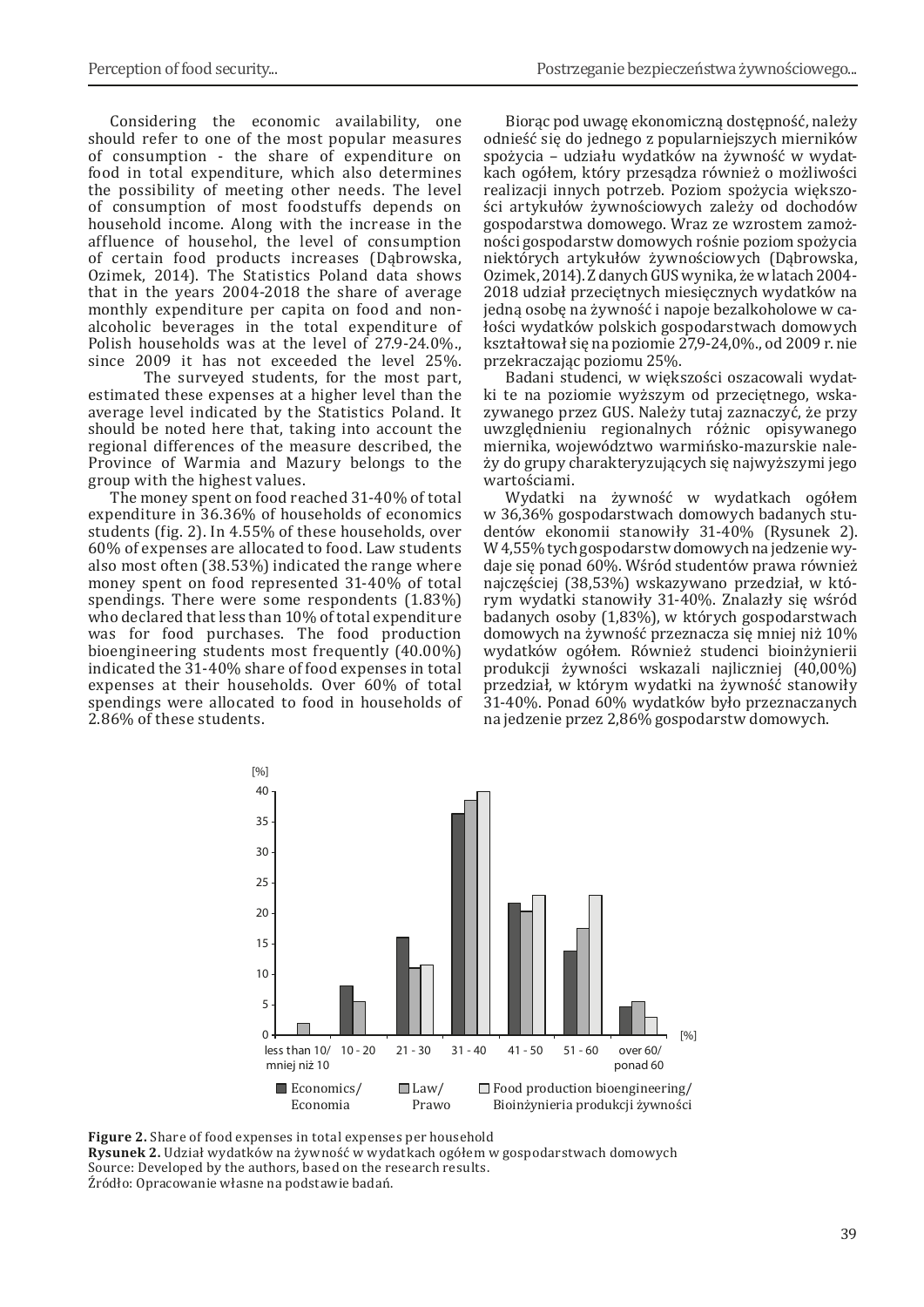Respondents had five possible answers to the question what safe food meant for them. One reply was most precise, as it defined safe food to be good standard value food, free from contaminants. This answer was chosen by 20.45% of economics students, 21.10% of law students and 25.71% of food production bioengineering students. A less precise definition claimed that safe food is food free from chemical, biological and radiological contaminants. It lacked the descriptive of being good standard value food. This reply was most often chosen by 45.45% of economics students, 60.55% of law students, and 62.86% of food production bioengineering students (fig. 3).

Respondenci mieli do wyboru 5 odpowiedzi wyjaśniających sformułowanie czym jest bezpieczna żywność. Jedna odpowiedź była najdokładniejsza i definiowała ją jako zdrową pełnowartościową żywność, wolną od zanieczyszczeń. Wskazało ją 20,45% studentów ekonomii, 21,10% prawa i 25,71% bioinżynierii produkcji żywności. Inna mniej dokładna brzmiała następująco: żywność wolna od zanieczyszczeń chemicznych, biologicznych oraz radiologicznych. Brakowało w niej uwzględnienia, że powinna być również pełnowartościowa. Ta odpowiedź była najczęściej wybierana przez 45,45% studentów ekonomii, 60,55% prawa i 62,86% bioinżynierii produkcji żywności (Rysunek 3).



- food free from chemical, biological or radiological contaminants/ żywność wolna od zanieczyszczeń chemicznych biologicznych oraz radiologicznych
- $\blacksquare$  food before the use-by date/ żywność nieprzeterminowana
- $\blacksquare$  standard value food, free from contaminants/ zdrowa pełnowartościowa żywność wolna od zanieczyszczeń
- $\Box$  food I have consumed before so I know it/ żywność, która była już konsumowana przeze mnie i jest mi znana
- $\Box$  food made with organic methods/ żywność produkowana metodami ekologicznymy

**Figure 3.** Definitions of 'safe food' indicated by students **Rysunek 3.** Zdefiniowanie przez studentów pojęcia "bezpieczna żywność" Source: Developed by the authors, based on the research results. Źródło: Opracowanie własne na podstawie badań.

Food security seems to be a notion students knew better, as its correct definition was chosen by 52.27% of economics students, 49.54% of law students and 54.29% of food production bioengineering students. Students most often marked the complete definition of food security, which stated that it meant economic and physical access of the whole society to healthy and standard value of food free from contaminants (tab. 2).

Bezpieczeństwo żywnościowe jest bardziej znanym pojęciem, ponieważ jego dokładną definicję wskazało 52,27% studentów ekonomii, 49,54% prawa i 54,29% bioinżynierii produkcji żywności. Studenci zaznaczyli najczęściej pełną definicję określającą, że jest to dostęp ekonomiczny i fizyczny całego społeczeństwa do zdrowej, pełnowartościowej żywności wolnej od zanieczyszczeń (tab. 2).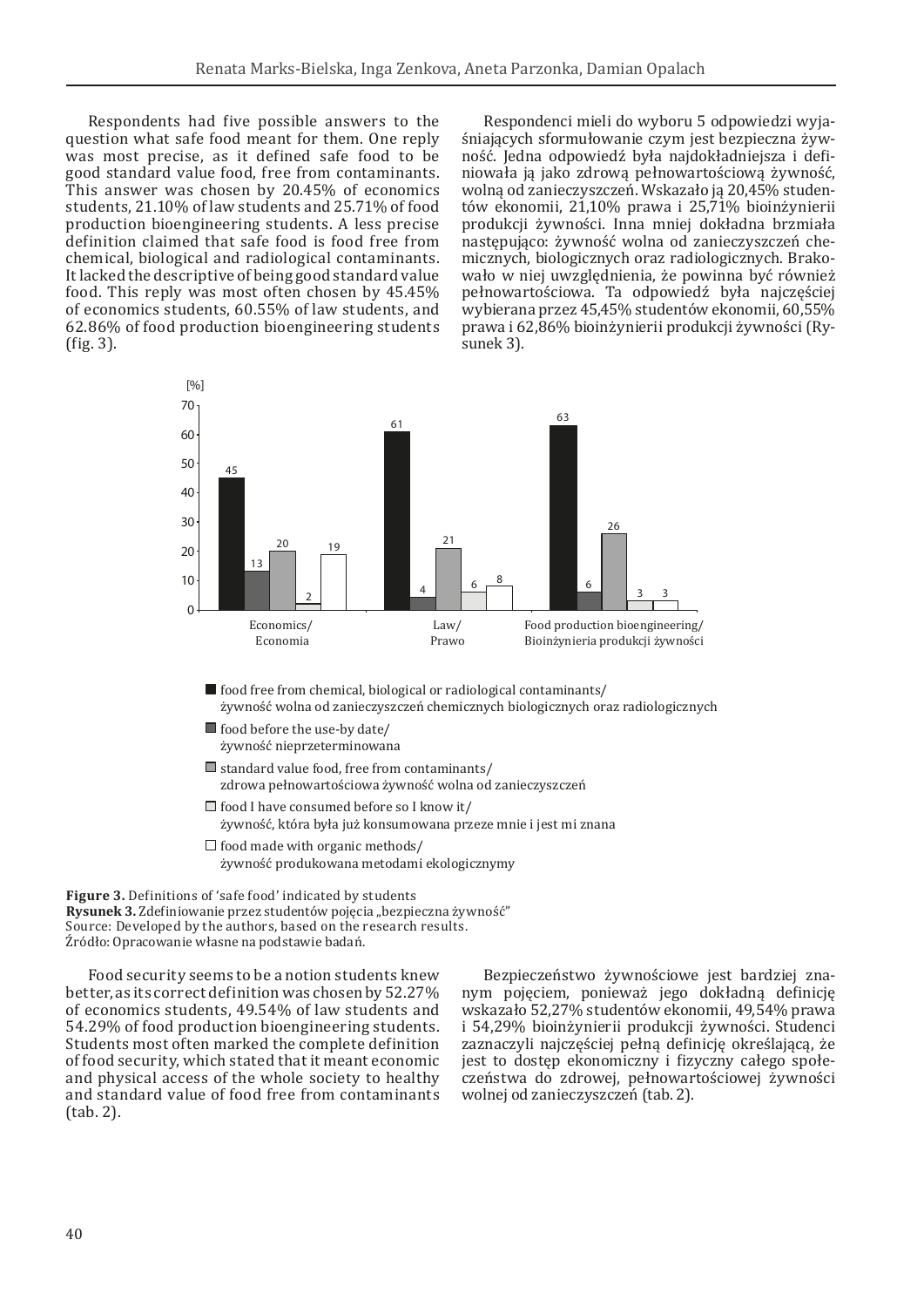| <b>Table 2.</b> Definitions of food security chosen by students              |  |
|------------------------------------------------------------------------------|--|
| Tabela 2. Definiowanie bezpieczeństwa żywnościowego przez badanych studentów |  |

| Definition of food security/<br>Definicja bezpieczeństwa żywnościowego                                                                                                                                                                            | <b>Economics</b><br>students [%]/<br>Studenci ekonomii<br>[%] | Law students $[\%]/$<br>Studenci prawa<br>$\frac{9}{6}$ | <b>Food production</b><br>bioengineering<br>students [%]/<br>Studenci ZBPŻ [%] |
|---------------------------------------------------------------------------------------------------------------------------------------------------------------------------------------------------------------------------------------------------|---------------------------------------------------------------|---------------------------------------------------------|--------------------------------------------------------------------------------|
| Economic and physical availability of food to the entire<br>society/<br>Ekonomiczny i fizyczny dostęp całego społeczeństwa do<br>żywności                                                                                                         | 7.96                                                          | 15.60                                                   | 5.71                                                                           |
| Availability of healthy, standard value food which will<br>satisfy our physiological needs/<br>Dostęp do zdrowej, pełnowartościowej żywności, która<br>zaspokoi nasze potrzeby fizjologiczne                                                      | 39.77                                                         | 34.86                                                   | 40.00                                                                          |
| Economic and physical availability to healthy, standard<br>value food, free from contaminants, to the entire society/<br>Dostęp ekonomiczny i fizyczny całego społeczeństwa<br>do zdrowej, pełnowartościowej żywności wolnej od<br>zanieczyszczeń | 52.27                                                         | 49.54                                                   | 54.29                                                                          |

Source: Developed by the authors, based on the research results.

Źródło: Opracowanie własne na podstawie badań.

The interviewed students declared that they attached much importance to the hygiene and safety of food. 64.77% of economics students deemed this aspect to be very important, 26.15% said it was important, 7.95% chose the answer 'quite important', and 1.14% decided it did not matter. Similar results were obtained from questionnaires completed by law students. Food hygiene and safety were assessed as very important by 55.05% of law students, important by 30.28%, quite important by 10.09%, neither important nor unimportant by 3.67% and completely unimportant by 0.92%. 48.57% of food production bioengineering students agreed that food hygiene and safety were very important, 45.71% - important, and 5.71% - quite important.

Food safety is particularly important for students when doing everyday shopping (fig. 4). This was the answer chosen by 39.77% of economics students, 33.03% of law students, and 48.57% of food production bioengineering students. A relatively large number of respondents (22.73% of economics students, 28.44% of law students and 11.43% of food production bioengineering students) declared that they paid more attention to food security when buying new products, while the others are of the opinion that it was important in any situation.

When consuming food, students are afraid<br>food products may contain pathogenic the food products  $\text{may}$ microorganisms, such as Salmonella (50.00% of economics students, 56.88% of law students and 62.86% of food production bioengineering students) (fig. 5). They are somewhat less afraid of foreign bodies in food, residues of plant protection chemicals or the fact that food products may contain GMOs.

Z deklaracji badanych studentów wynika, że bardzo dużą wagę przykładają oni do higieny i bezpieczeństwa żywności. 64,77% studentów ekonomii uznało je za bardzo ważne, 26,14% – za ważne, 7,95% – za raczej ważne, natomiast tylko dla 1,14% jest ono obojętne. Wśród studentów prawa uzyskano podobne wyniki. Higienę i bezpieczeństwo żywności za bardzo ważne uznało 55,05% studentów tego kierunku, za ważne – 30,28%, za raczej ważne – 10,09%, obojętne było ono dla 3,67%, a całkowicie nieważne dla 0,92%. Studenci bioinżynierii produkcji żywności natomiast uznali w 48,57% higienę i bezpieczeństwo żywności za bardzo ważne, w 45,71% za ważne, a w 5,71% za raczej ważne.

Bezpieczeństwo żywności jest szczególnie ważne dla studentów podczas robienia codziennych zakupów (Rysunek 4). Tak zadeklarowało 39,77% studentów ekonomii, 33,03% studentów prawa i 48,57% studentów bioinżynierii produkcji żywności. Relatywnie duża liczba osób (22,73% studentów ekonomii, 28,44% – prawa, 11,43% – bioinżynierii produkcji żywności) wskazało, że większą uwagę przykłada do niego kupując nowe produkty, inni natomiast uważają, że ważne jest ono w każdej sytuacji.

Studenci w najczęściej podczas jedzenia obawiają się, że w żywności mogą występować drobnoustroje chorobotwórcze takie jak np. pałeczki *salmonelli* (50,00% studentów ekonomii, 56,88% studentów prawa i 62,86% studentów bioinżynierii produkcji żywności) (Rysunek 5). W nieco mniejszym stopniu obawiają się ciał obcych, znajdujących się w jedzeniu, pozostałości chemicznych środków ochrony roślin, innych zanieczyszczeń oraz faktu, że spożywana żywność może być genetycznie modyfikowana.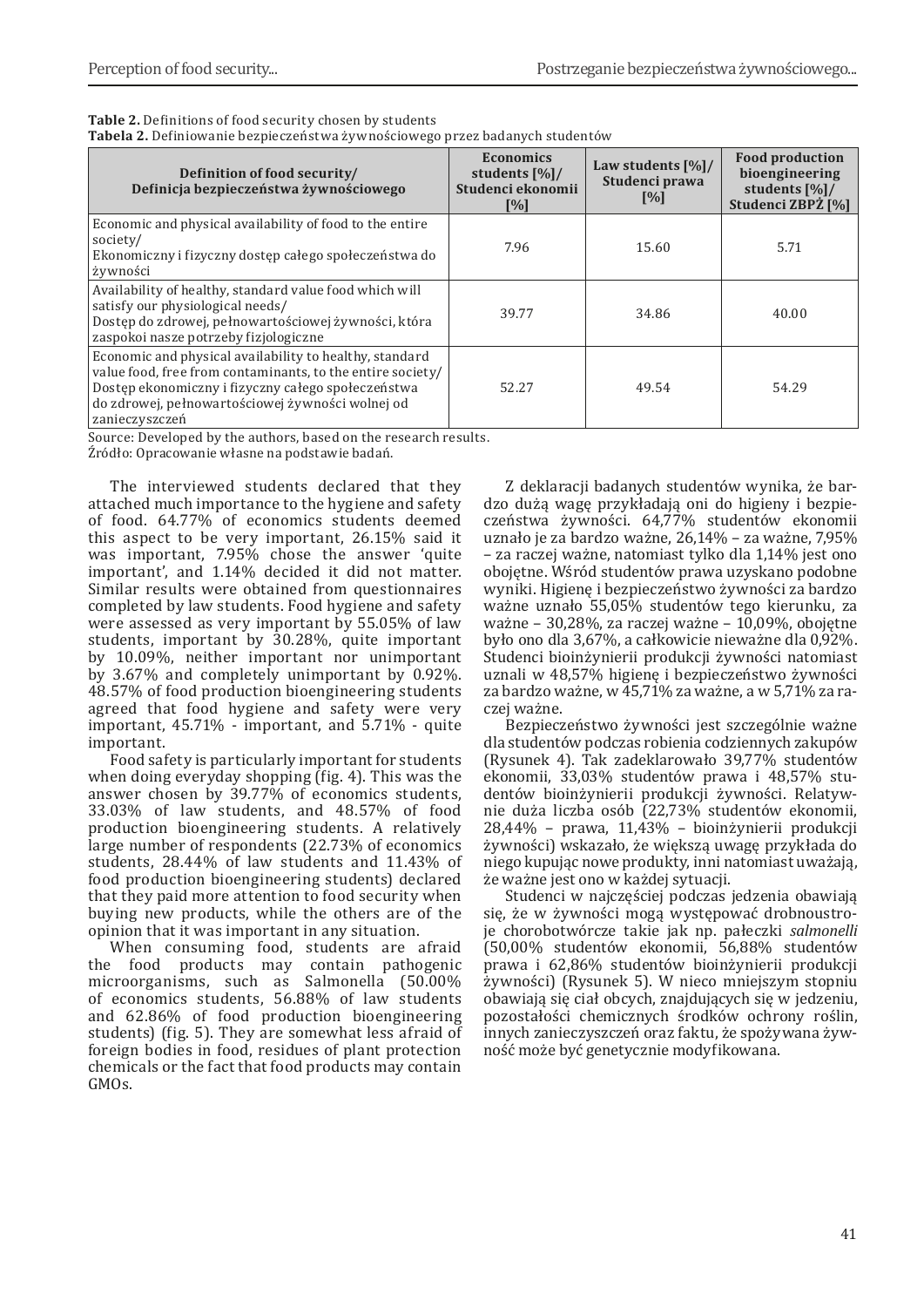

- $\Box$  organising meetings or parties for a larger number of people/ organizując spotkania/ przyjęcia dla większej liczby osób
- $\Box$  during everyday food shopping/ podczas codziennych zakupów
	- $\Box$  in any situation/ w każdej sytuacji





■ foreign bodies in food/ obecność w żywności ciał obcych

- $\Box$  residues of plant protection chemicals and other contaminants in food/ pozostałości chemicznych środków ochrony roślin oraz innych zanieczyszczeń
- $\Box$  pathogenic microorganisms in food/ Obecności w żywności drobnoustrojów chorobotwórczych
- GMOs in food/ Obecności w żywności organizmów genetycznie modyfikowanych

**Figure 5.** Fears about the quality of consumed food **Rysunek 5.** Obawy studentów dotyczące jakości spożywanej żywności Source: Developed by the authors, based on the research results. Źródło: Opracowanie własne na podstawie badań.

Most of the respondents evaluate the current level of food security of Polish households which they are members as satisfying. 8.57% of the food production bioengineering students maintain that it is high, while 14.29% see it as low. The economics students who believe that food security of Polish households

Studenci w większości oceniają obecny poziom bezpieczeństwa żywnościowego gospodarstw domowych, których są członkami, jako satysfakcjonujący. 8,57% studentów bioinżynierii produkcji żywności uważa że jest on wysoki, natomiast 14,29%, że jest niski. Studentów ekonomii, którzy uważają ten poziom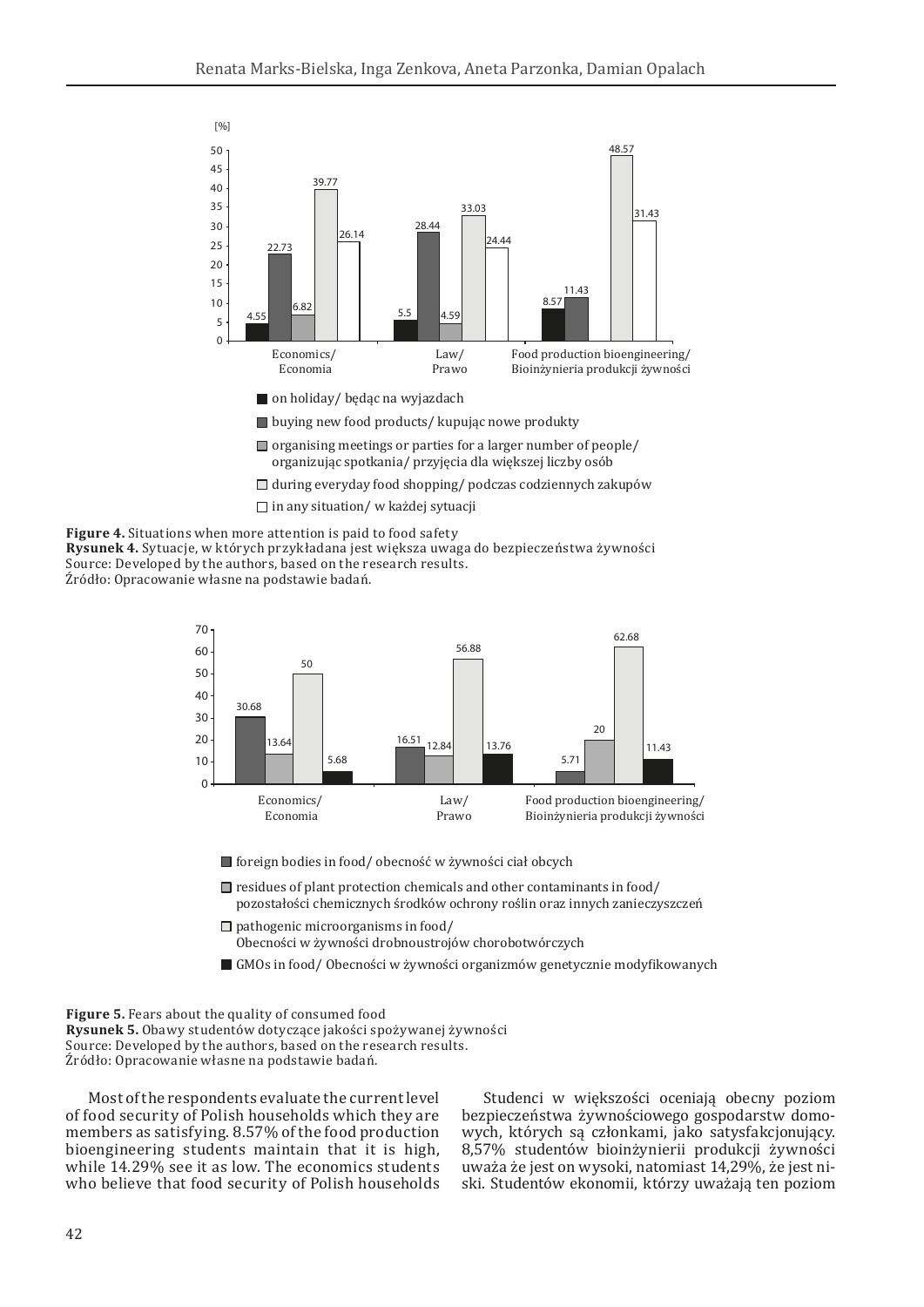is high make up 12.50% of the sample. However, there are more economics students who are of the opposite opinion and say that it is low (30.68%). The law students who maintain that the food security of Polish households is less than satisfying correspond to 30.28% of this subpopulation, and those who say it is better than satisfying make up 7.34% of the same group.

Most respondents pointed to the adherence to the rule of law among food producers and distributors as a key factor in improving food security (53.41% of economics students, 51.38% of law students and 60.00% of food production bioengineering students) (fig. 6). The second most important consideration was to ensure frequent food controls by food inspectors, while the least important was food education among youngest consumers.

za wysoki jest 12,50%. Więcej jest osób, które mają przeciwne zdanie i uważają, że jest niski (30,68%). Studenci prawa, którzy uważają poziom bezpieczeństwa żywnościowego w polskich gospodarstwach za gorszy od satysfakcjonującego stanowią 30,28%, natomiast poziom ten za lepszy od satysfakcjonującego uznało 7,34%.

Według większości respondentów na wzrost poziomu bezpieczeństwa żywnościowego może mieć kluczowy wpływ przestrzeganie zasad i przepisów z nim związanych przez producentów i dystrybutorów żywności (53,41% studentów ekonomii, 51,38% studentów prawa i 60,00% studentów bioinżynierii produkcji żywności) (Rysunek 6). Na drugim miejscu znalazły się częstsze kontrole żywności, przeprowadzane przez specjalne inspekcje, natomiast na ostatnim – propagowanie edukacji żywieniowej u najmłodszych.



- frequent food controls by food inspectors/ częstsze kontrole żywności przez specjalne inspekcje
- $\Box$  promoting food education among youngest consumers/ propagowanie edukacji żywieniowej u najmłodszych
- $\Box$  adherence to the rule of law among food producers and distributors/ przestrzeganie zasad i przepisów dot. bezpieczeństwa żywnościowego przez producentów i dystrybutorów żywności

**Figure 6.** Factors which can be of key importance for the level of food security, according to students **Rysunek 6.** Czynniki mogące mieć kluczowy wpływ na poziom bezpieczeństwa żywnościowego wg studentów Source: Developed by the authors, based on the research results. Źródło: Opracowanie własne na podstawie badań.

The respondents were asked to choose among 9 factors the ones that motivate a decision to buy a given product. These comprised: price, advertising, taste, habits, quality, food security, easy cooking, nutritional value, use by date. They also evaluated the given factors in terms of their importance on a scale: not important for me, of little importance, neither important nor unimportant, important, very important. Taste was very important for the majority of respondents (79.55% of economics students, 66.06% of law students, and 71.43% of food production bioengineering students). The second most important factor was the useby date (64.77% of economics students, 62.39%

Ankietowani mieli do wyboru 9 czynników, które wpływają na decyzję zakupu danego produktu. Wśród nich znajdowała się: cena, reklama, smak, przyzwyczajenia, jakość, bezpieczeństwo żywnościowe, łatwość przyrządzenia, wartości odżywcze oraz termin ważności. Oceniali je pod względem ważności czy są dla nich nieważne, mało ważne, obojętne, ważne bądź bardzo ważne. Jako bardzo ważny został uznany smak (79,55% studentów ekonomii, 66,06% – prawa i 71,43% – bioinżynierii produkcji żywności). Jako drugi najważniejszy czynnik wskazano termin ważności (64,77% studentów ekonomii, 62,39% – prawa i 54,29% – bioinżynierii produkcji żywności). Trzecim bardzo ważnym czynnikiem jest jakość produktu (od-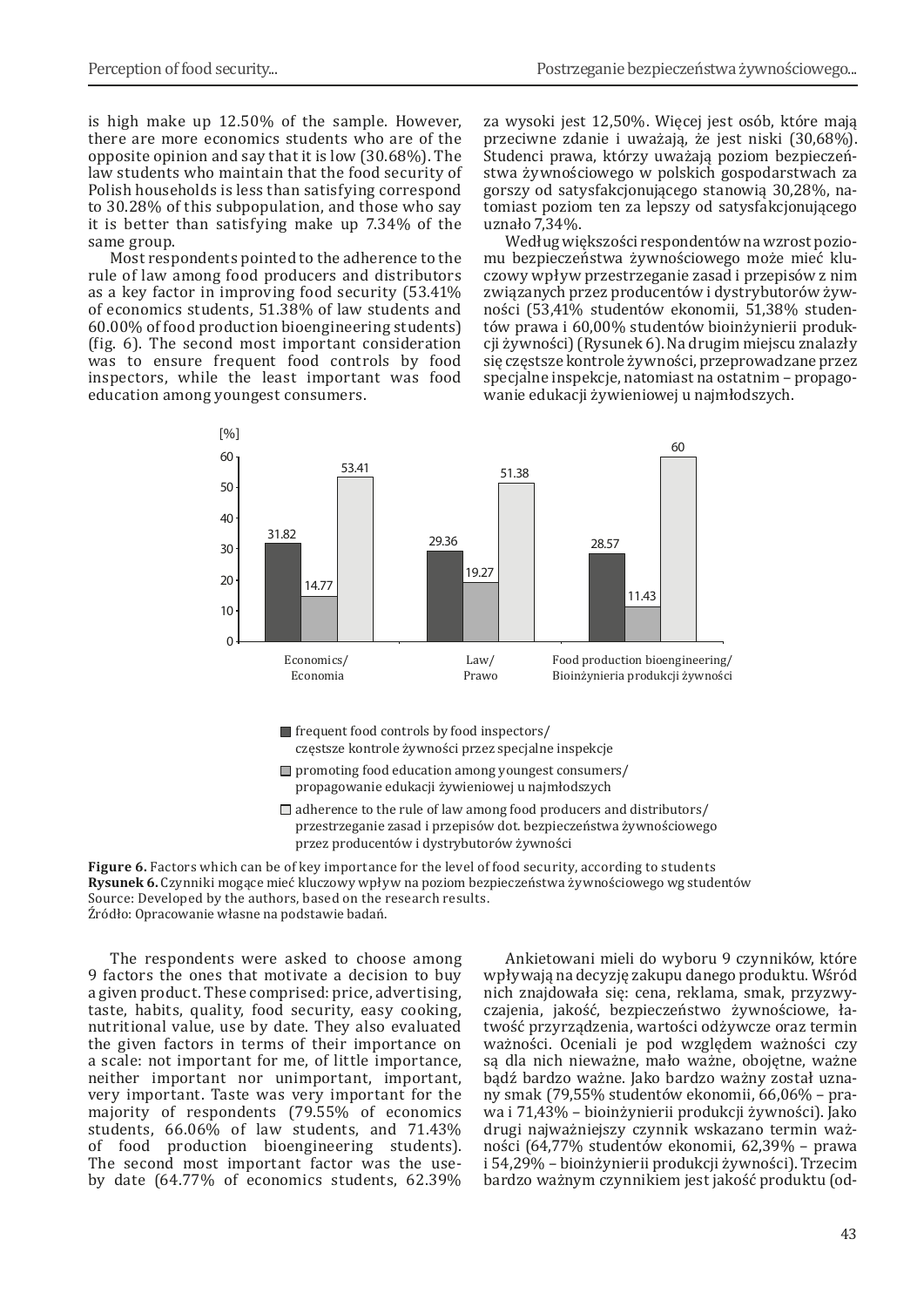of law students, and 54.29% of food production bioengineering students). The third very important factor is the product quality (59.09%, 56.88% and 48.57%, respectively). According to law and economics students, the important factors comprise: price, habits, and food security. Food production bioengineering students pointed to a similar set of important factors although they ranked easy cooking in the second position. Advertising was considered as unimportant by 30.68%, 41.28%, and 28.57% of economics, law, and food production bioengineering students, respectively).

53.41% of economics students, 61.47% of law students and 80.00% of food production bioengineering students declared an interest in food security. Students learn about food security from different sources. The most popular are: the Internet, friends and family, the press, books and television (fig. 7). 62.86% of food production bioengineering gain knowledge about food security in the course of their studies.

powiednio: 59,09%, 56,88% i48,57%). Według studentów ekonomii i prawa ważnymi czynnikami są: cena, przyzwyczajenia i bezpieczeństwo żywnościowe. Studenci bioinżynierii produkcji wskazali podobnie lecz, na drugim miejscu wymienili łatwość przyrządzenia. Za nieważną uznano reklamę (odpowiednio: 30,68%, 41,28%, 28,57%).

Bezpieczeństwem żywnościowym interesowało się, zgodnie z deklaracją – 53,41% studiujących ekonomię, 61,47% – prawo i 80,00% – bioinżynierię produkcji żywności. Studenci czerpią wiedzę na temat badanego zagadnienia z różnych źródeł. Najpopularniejszym jest *Internet*, wiedza uzyskiwana od znajomych czy rodziny, prasa, książki oraz telewizja (Rysunek 7). Natomiast 62,86% studentów bioinżynierii produkcji żywności zdobywa wiedzę na ten temat w toku studiów.



\* Respondents could choose more than one reply/ Respondenci mieli możliwość wyboru więcej niż jednej odpowiedzi

**Figure 7.** Sources of information about food security used by students **Rysunek 7.** Źródła, z których studenci czerpią wiedzę na temat bezpieczeństwa żywnościowego Source: Developed by the authors, based on the research results. Źródło: Opracowanie własne na podstawie badań.

Students were also asked if they threw away food and if they did, why it happened. 65.91% of economics students, 71.65% of law students and 77.14% of food production bioengineering students admitted to discarding food. The most common reasons were: food has gone off, too much food was made, the use-by date expired.

Zapytano również studentów, czy wyrzucają żywność, a jeśli tak to dlaczego? Spośród studentów ekonomii, 65,91% zadeklarowało, że wyrzuca jedzenie, z prawa – 71,56%, a z bioinżynierii produkcji żywności – 77,14%. Wynikało to przede wszystkim z trzech powodów: zepsucia się produktu, przygotowania za dużej ilości jedzenia, czy skończenia się terminu przydatności do spożycia.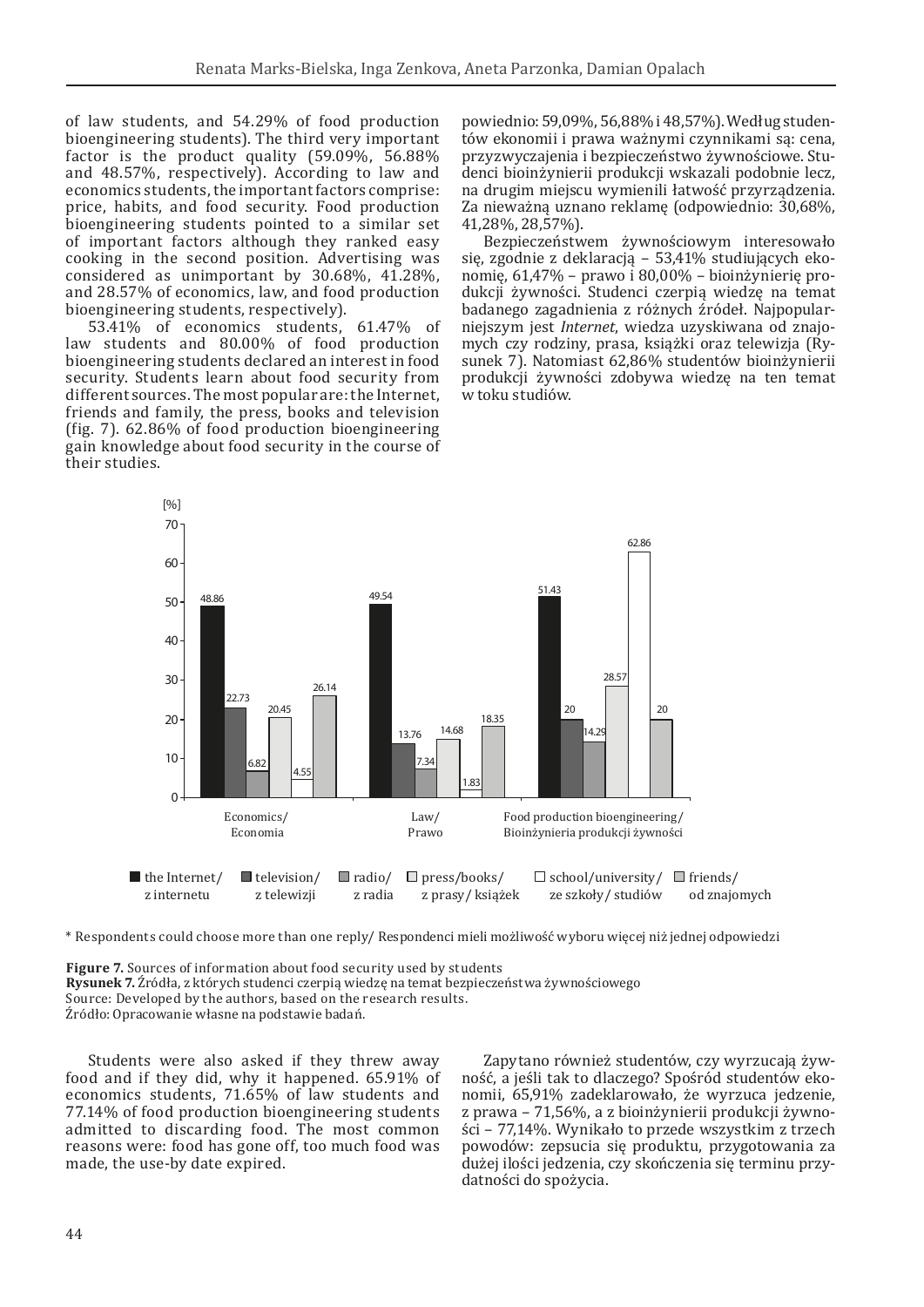The economic analysis of food availability included a question about food prices. Most respondents said they were too high (67.05% of economics students, 74.31% of law students and 60.00% of food production bioengineering students). The remaining students were of the opinion that food prices were on an appropriate level, although there were a few law students who stated that food prices were too low (1.83%).

### **Conclusions**

The aim of the study has been to identify how students of the University of Warmia and Mazury in Olsztyn perceive food security at household level. Another important aim was to verify how young people understood concepts connected with food security and how they evaluated food security in their households.

The following conclusions were drawn from the review of the relevant literature and the results of the survey conducted among students of the University of Warmia and Mazury in Olsztyn:

Food production bioengineering students, among the three analysed groups of students, had the best knowledge of food security and related concepts. The correct definition of safe food was chosen by one in four respondents from this course of studies. However, the differences between leaders and students from other faculties were minor. Food security is more well-known concept among students. The correct definition could be given by more than twice as many respondents as in the case of defining safe food

The socio-economic conditions which contribute mostly to the decision to buy a give product are the price and income. Most students claim that food prices in Poland are too high. Over 3,000 PLN is the average monthly net income in the surveyed students households.

The economic availability of food in the households of the interviewed students should be described as good, as most respondents declared they were able to buy high quality products, according to their preferences, although with a certain limitation, such as not every day. In the surveyed students households, food expenses most often make up 31- 40% of total expenses with the average for Poland according to the Statistics Poland at 24.3% in 2017.

Most students believe that hygiene and food safety are very important. A large number of respondents maintain that this aspect is particularly important while doing everyday shopping, whereas some state it is important in any situation.

Most students (depending on the field of study from almost  $57\%$  - economics to over  $77\%$ bioengineering of food production) saw the level of food security in households which they represent as satisfying. The others claimed it was low or high.

Over half of the students indicated that they are interested in food security. The most popular source of information is the internet. However, food production bioengineering students pointed to their

Analizując ekonomiczną dostępność do żywności sprawdzono na jakim poziomie wg ankietowanych się ceny. W większości respondenci uważają, że są one za wysokie (ekonomia – 67,05%, prawo – 74,31%, bioinżynieria produkcji żywności – 60,00%). Pozostała część uznała, że są na odpowiednim poziomie. Natomiast na kierunku prawo znalazły się nieliczne osoby, które stwierdziły, że ceny żywności są za niskie (1,83%).

### **Podsumowanie**

Celem przeprowadzonych badań i analiz było poznanie jak studenci Uniwersytetu Warmińsko-Mazurskiego w Olsztynie postrzegają bezpieczeństwo żywnościowe na poziomie gospodarstwa domowego. Ważne też było sprawdzenie, jak ludzie młodzi rozumieją pojęcia z tym związane oraz jak oceniają bezpieczeństwo żywnościowe gospodarstw domowych, w których funkcjonują.

Na podstawie literatury przedmiotu oraz analizy wyników badań przeprowadzonych wśród studentów Uniwersytetu Warmińsko-Mazurskiego sformułowano następujące wnioski:

Studenci kierunku bioinżynieria produkcji żywności, spośród trzech badanych, najlepiej znają pojęcia związane z bezpieczeństwem żywnościowym. Poprawną definicję bezpiecznej żywności wskazał co czwarty respondent z tego kierunku. Różnice między liderami, a studentami z pozostałych kierunków były jednak niewielkie. Bardziej znanym pojęciem wśród studentów jest bezpieczeństwo żywnościowe. Poprawną definicję umiało podać ponad dwa razy więcej ankietowanych, niż w przypadku definiowania bezpiecznej żywności.

Społeczno-ekonomicznymi uwarunkowaniami, jakie przyczyniają się w głównej mierze do podjęcia decyzji o zakupie danego produktu są cena i dochód. Według większości studentów ceny żywności w Polsce są za wysokie. Ponad 3 000 zł to średni miesięczny dochód netto w większości gospodarstwa domowych badanych studentów.

Dostępność ekonomiczną do żywności w gospodarstwach domowych badanych studentów można określić jako dobrą, ponieważ większość z nich może nabywać produkty wysokiej jakości, zgodnie ze swoimi preferencjami, jednak z takim ograniczeniem, że nie każdego dnia. W gospodarstwach domowych badanych studentów wydatki na żywność stanowią 31- 40% wydatków ogółem, przy średniej dla Polski wg GUS na poziomie 24,3% w 2017 r.

Studenci w większości uważają, że higiena i bezpieczeństwo żywności są bardzo ważne. Szczególnie ważne jest ono, wg dużej liczby studentów, podczas robienia codziennych zakupów, dla innych podczas kupowania nowych produktów żywnościowych, a jeszcze inni uważają, że trzeba o nie dbać w każdej sytuacji.

Większość studentów (w zależności od kierunku studiów od prawie 57% - ekonomia do ponad 77% - bioinżynieria produkcji żywności) uznało poziom bezpieczeństwa żywnościowego gospodarstw domowych, które reprezentują jako satysfakcjonujący. Ci,